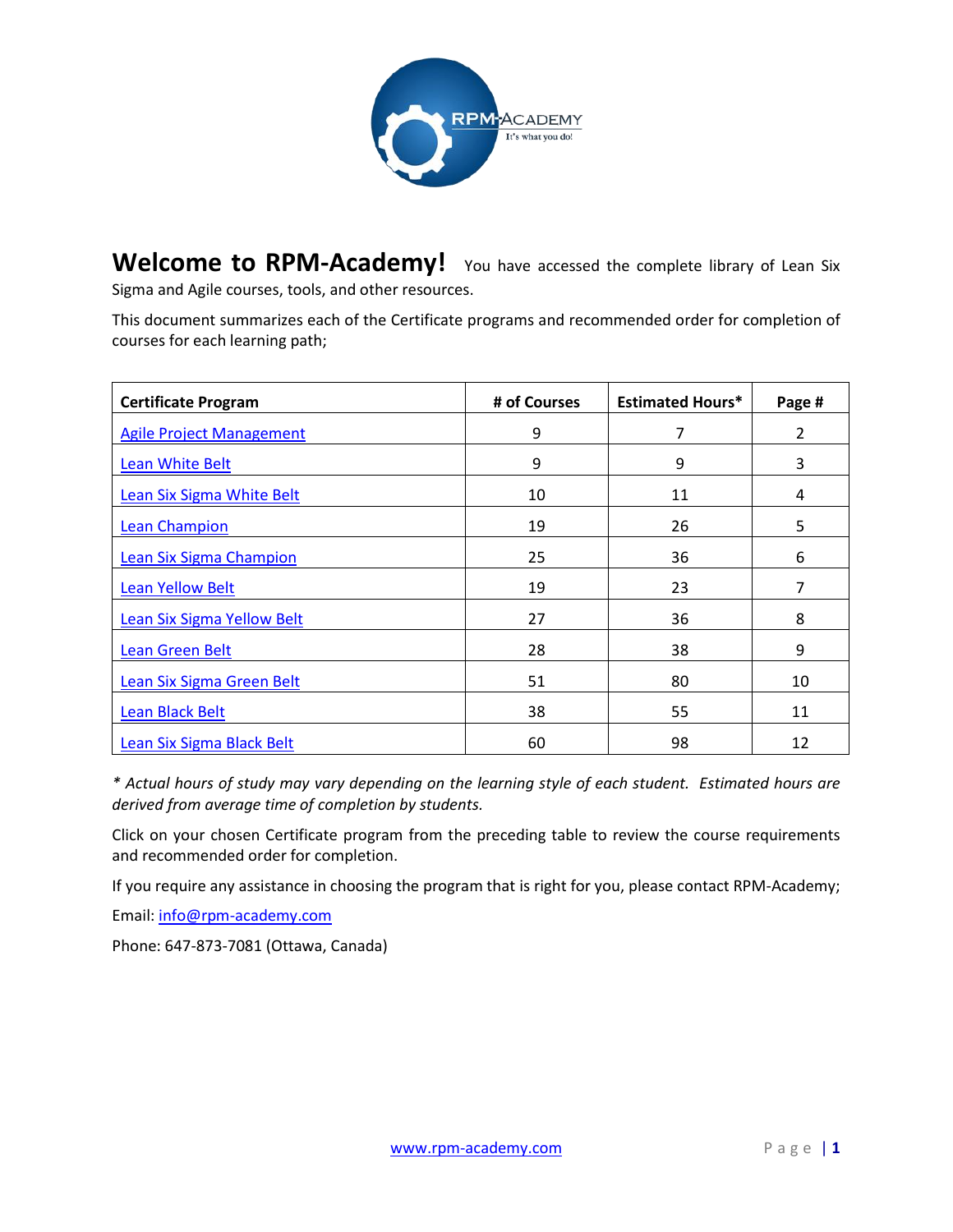

# **Certificate in Agile Project Management**

<span id="page-1-0"></span>The RPM-Academy Certificate in Agile Project Management is a confirmation of your understanding of Agile principles, tools, and methods, including planning, management, and execution of Scrum and associated Sprints enabling the successful design development, and release of highly valued products to your customers. It is recommended that you complete the required courses in the following order;

- □ IT001 Agile Fundamentals
- **ITO02** Sprint Planning
- □ IT003 Scrum Product Backlog
- I IT004 Kanban Boards
- **ITO05** Daily Scrum Meetings
- IT006 Sprint Reviews
- □ IT007 Sprint Retrospective
- □ IT008 Burndown Chart
- □ IT009 Definition of Done

**When you have completed the required courses**, you can unlock your certificate. Go to the "Operational Excellence: Certificate Programs" section of your home page and select;

 $\square$  C001 Certificate in Agile Project Management

You will be prompted to complete a brief survey after which you will then be able to download and/or print your Certificate and optionally update your LinkedIn™ professional profile and sharing your accomplishment.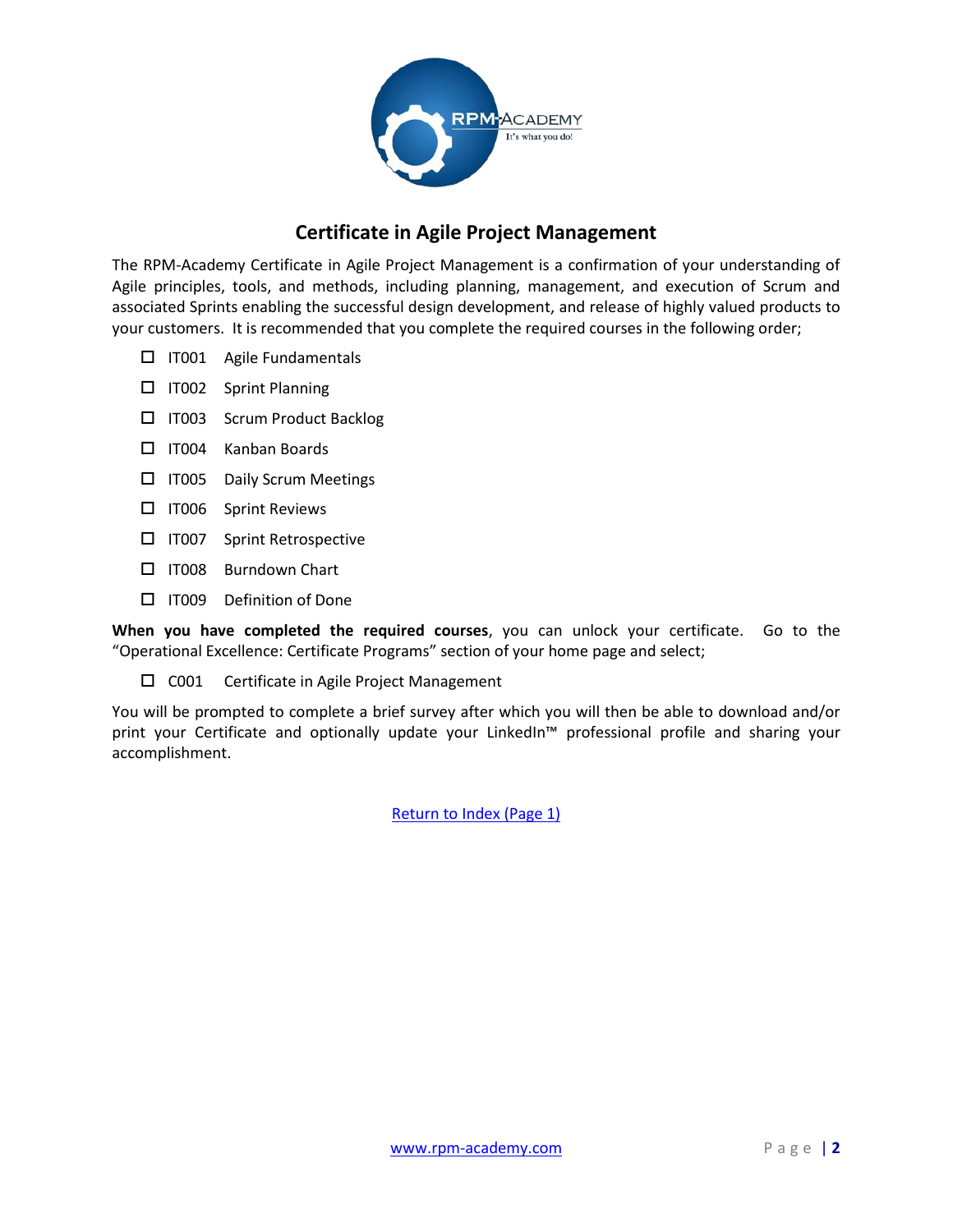

### **Certificate in Lean – White Belt**

<span id="page-2-0"></span>Success in establishing a sustainable Lean quality culture is not only dependent on a committed leadership team, knowledgeable and effective managers, and front-line team members that have learned the fundamentals of Lean Thinking and understand how they can contribute to a continuous improvement strategy… The Lean White Belt! It is recommended that you complete the required courses in the following order;

- $\Box$  L001 Introduction to Lean
- $\square$  L002-1 Writing Effective Problem Statements
- $\Box$  L002-2 Introduction to Kaizen
- $\Box$  L002-3 Using the A3 Report for Rapid Improvement
- $\Box$  L002-4 SIPOC Mapping
- $\square$  L003-1 Understanding and Implementing 5S/6S
- □ L003-2 Implementing and Facilitating Lean "Huddles"
- □ L003-3 Visual Workplace
- $\Box$  L003-4 Standard Work

**When you have completed the required courses**, you can unlock your certificate. Go to the "Operational Excellence: Certificate Programs" section of your home page and select;

 $\Box$  C011 Certificate in Lean – White Belt

You will be prompted to complete a brief survey after which you will then be able to download and/or print your Certificate and optionally update your LinkedIn™ professional profile and sharing your accomplishment.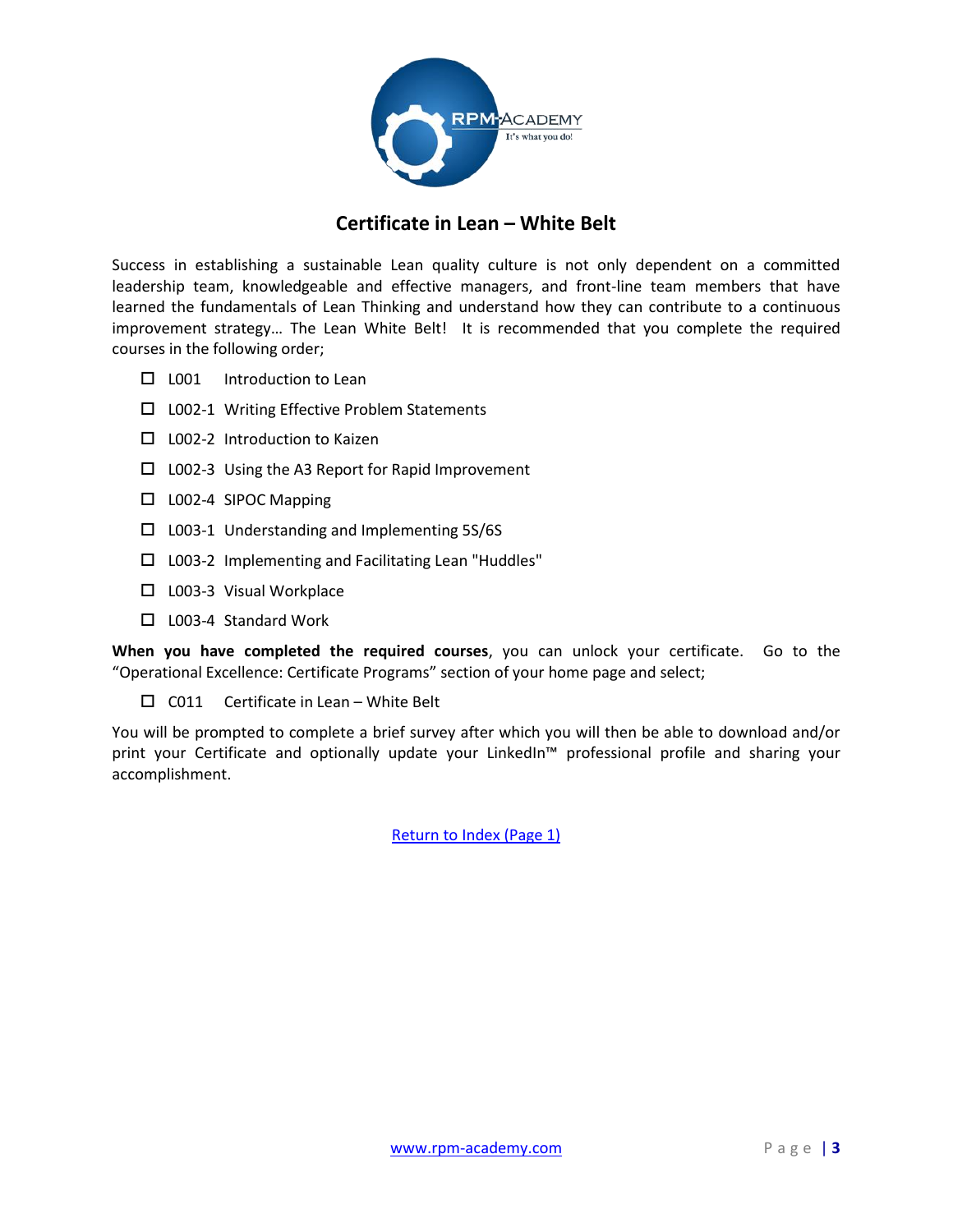

### **Certificate in Lean Six Sigma – White Belt**

<span id="page-3-0"></span>Success in establishing a sustainable Lean Six Sigma quality culture is not only dependent on a committed leadership team, knowledgeable and effective managers, and front-line team members that have learned the fundamentals of Lean Thinking and understand how they can contribute to a continuous improvement strategy... The Lean Six Sigma White Belt! It is recommended that you complete the required courses in the following order;

- $\Box$  L001 Introduction to Lean
- $\square$  S001 Introduction to Six Sigma
- $\square$  L002-1 Writing Effective Problem Statements
- $\Box$  L002-2 Introduction to Kaizen
- $\Box$  L002-3 Using the A3 Report for Rapid Improvement
- □ L002-4 SIPOC Mapping
- $\square$  L003-1 Understanding and Implementing 5S/6S
- □ L003-2 Implementing and Facilitating Lean "Huddles"
- □ L003-3 Visual Workplace
- □ L003-4 Standard Work

**When you have completed the required courses**, you can unlock your certificate. Go to the "Operational Excellence: Certificate Programs" section of your home page and select;

 $\square$  C012 Certificate in Lean Six Sigma – White Belt

You will be prompted to complete a brief survey after which you will then be able to download and/or print your Certificate and optionally update your LinkedIn™ professional profile and sharing your accomplishment.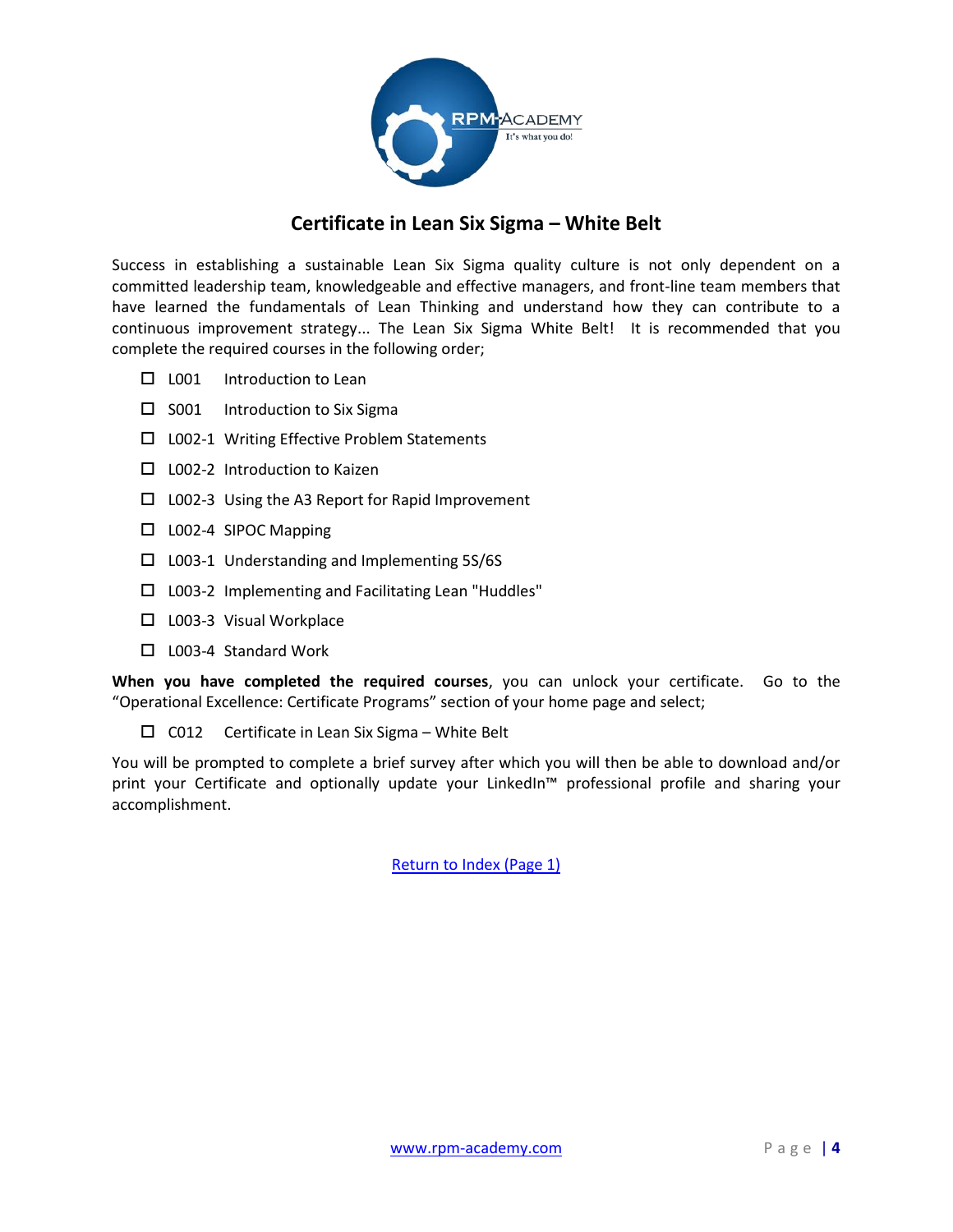

### **Certificate in Lean – Champion**

<span id="page-4-0"></span>The RPM-Academy Certificate in Lean Champion is a confirmation of your understanding of the fundamentals of Lean and your ability to promote and inspire the use of Lean principles, tools and methods in your organization. As a Lean Champion, you are prepared to sponsor and support successful Lean improvement projects and participate in the planning and deployment of a strategically aligned Lean program. It is recommended that you complete the required courses in the following order;

- $\Box$  L001 Introduction to Lean
- $\square$  L002-1 Writing Effective Problem Statements
- $\Box$  L002-2 Introduction to Kaizen
- $\square$  L002-3 Using the A3 Report for Rapid Improvement
- $\Box$  L002-4 SIPOC Mapping
- $\square$  L003-1 Understanding and Implementing 5S/6S
- □ L003-2 Implementing and Facilitating Lean "Huddles"
- □ L003-3 Visual Workplace
- $\Box$  L003-4 Standard Work
- □ L004-3 Gemba (Waste) Walks
- $\square$  S003 Controlling the Process
- $\square$  S004 Assessing Process Capability
- □ L005-1 Constructing Project Charters
- $\Box$  L005-2 Managing Change
- □ L007 Value Stream Mapping
- $\Box$  L013 Lean Deployment Strategy and Methods
- $\Box$  L014 Lean and Green: The Environmental Benefits
- $\square$  S020-1 Voice of the Customer Kano Analysis
- □ S020-2 Voice of the Customer Net Promoter Score

**When you have completed the required courses**, you can unlock your certificate. Go to the "Operational Excellence: Certificate Programs" section of your home page and select;

 $\Box$  C013 Certificate in Lean – Champion

You will be prompted to complete a brief survey after which you will then be able to download and/or print your Certificate and optionally update your LinkedIn™ professional profile and sharing your accomplishment.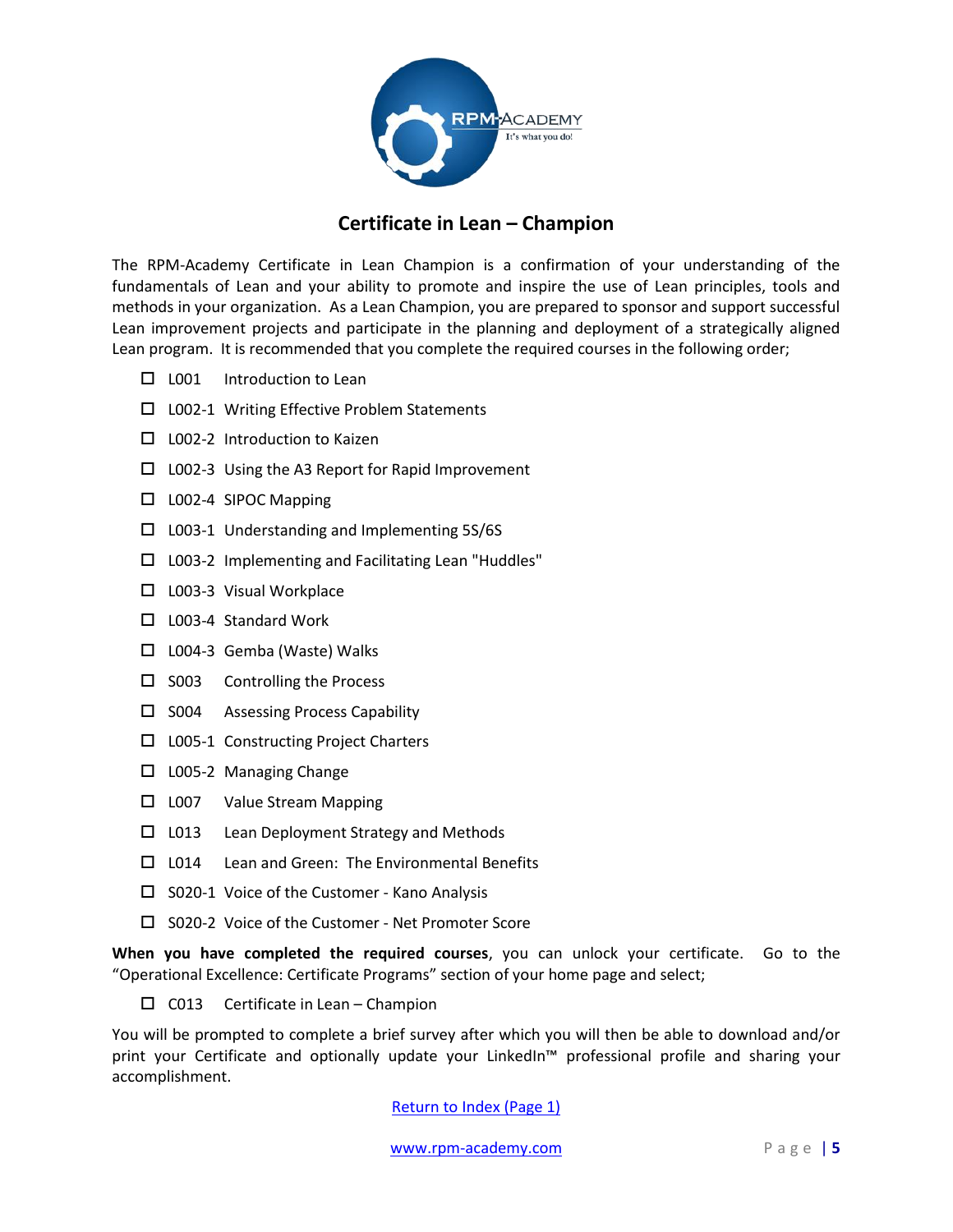

# **Certificate in Lean Six Sigma - Champion**

<span id="page-5-0"></span>The RPM-Academy Certificate in Lean Six Sigma Champion is a confirmation of your understanding of the fundamentals of Lean and your ability to promote and inspire the use of Lean Six Sigma principles, tools and methods in your organization. As a Lean Six Sigma Champion, you are prepared to sponsor and support successful Lean Six Sigma improvement projects and participate in the planning and deployment of a strategically aligned Lean Six Sigma program. It is recommended that you complete the required courses in the following order;

- $\Box$  L001 Introduction to Lean
- $\square$  S001 Introduction to Six Sigma
- □ L002-1 Writing Effective Problem Statements
- $\Box$  L002-2 Introduction to Kaizen
- $\Box$  L002-3 Using the A3 Report for Rapid Improvement
- □ L002-4 SIPOC Mapping
- L003-1 Understanding and Implementing 5S/6S
- □ L003-2 Implementing and Facilitating Lean "Huddles"
- □ L003-3 Visual Workplace
- □ L003-4 Standard Work
- □ L004-3 Gemba (Waste) Walks
- $\square$  S003 Controlling the Process
- $\square$  S004 Assessing Process Capability
- □ L005-1 Constructing Project Charters
- $\square$  L005-2 Managing Change
- □ L007 Value Stream Mapping
- $\square$  S005 Introduction to Basic Statistics
- $\square$  S007-1 Graphical Analysis The Histogram
- $\square$  S007-2 Graphical Analysis The Boxplot
- $\square$  S007-3 Graphical Analysis The Scatter Plot
- $\Box$  L013 Lean Deployment Strategy and Methods
- □ L014 Lean and Green: The Environmental Benefits
- $\square$  S009 Introduction to Hypothesis Testing
- □ S020-1 Voice of the Customer Kano Analysis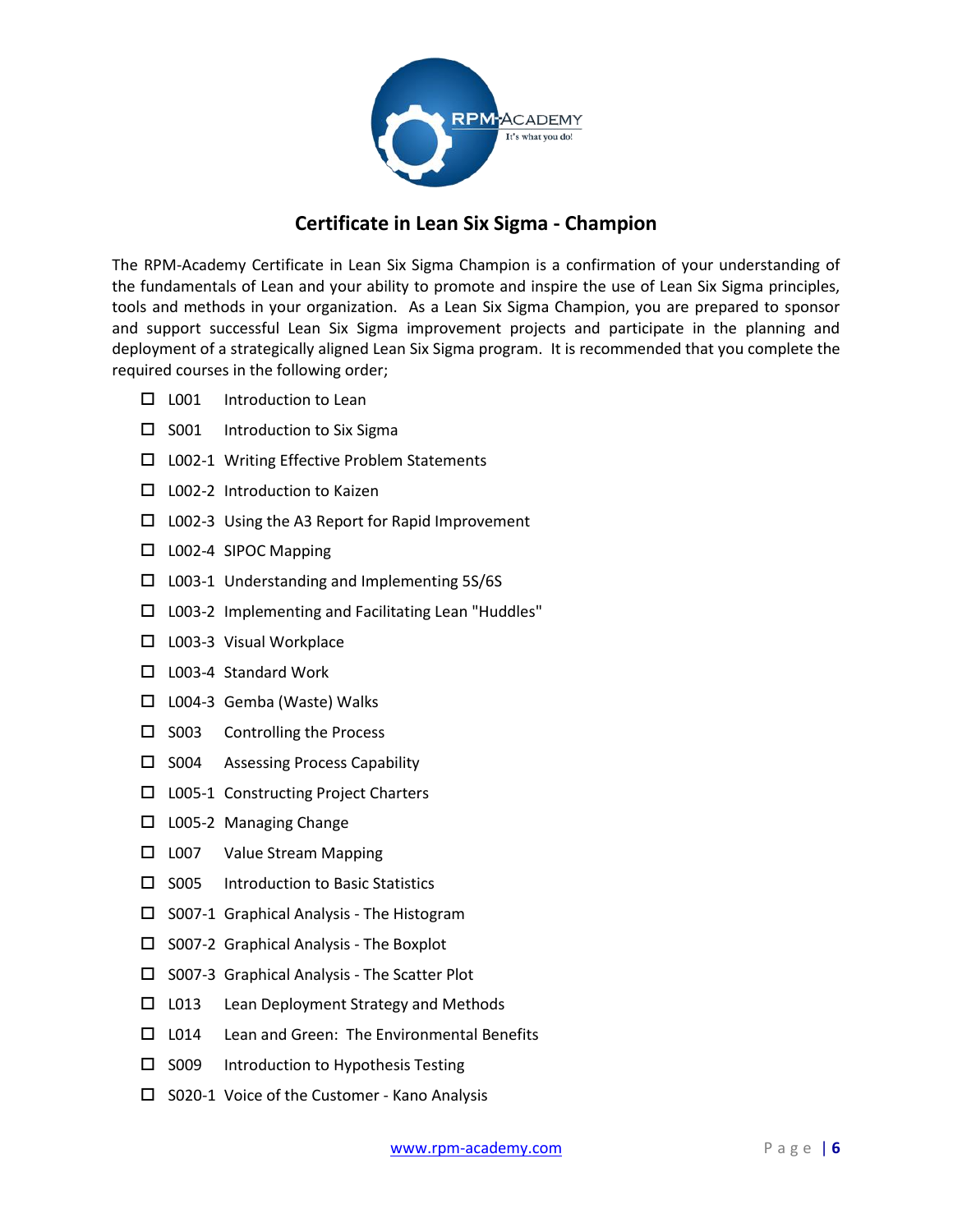

□ S020-2 Voice of the Customer - Net Promoter Score

**When you have completed the required courses**, you can unlock your certificate. Go to the "Operational Excellence: Certificate Programs" section of your home page and select;

 $\Box$  C014 Certificate in Lean Six Sigma – Champion

You will be prompted to complete a brief survey after which you will then be able to download and/or print your Certificate and optionally update your LinkedIn™ professional profile and sharing your accomplishment.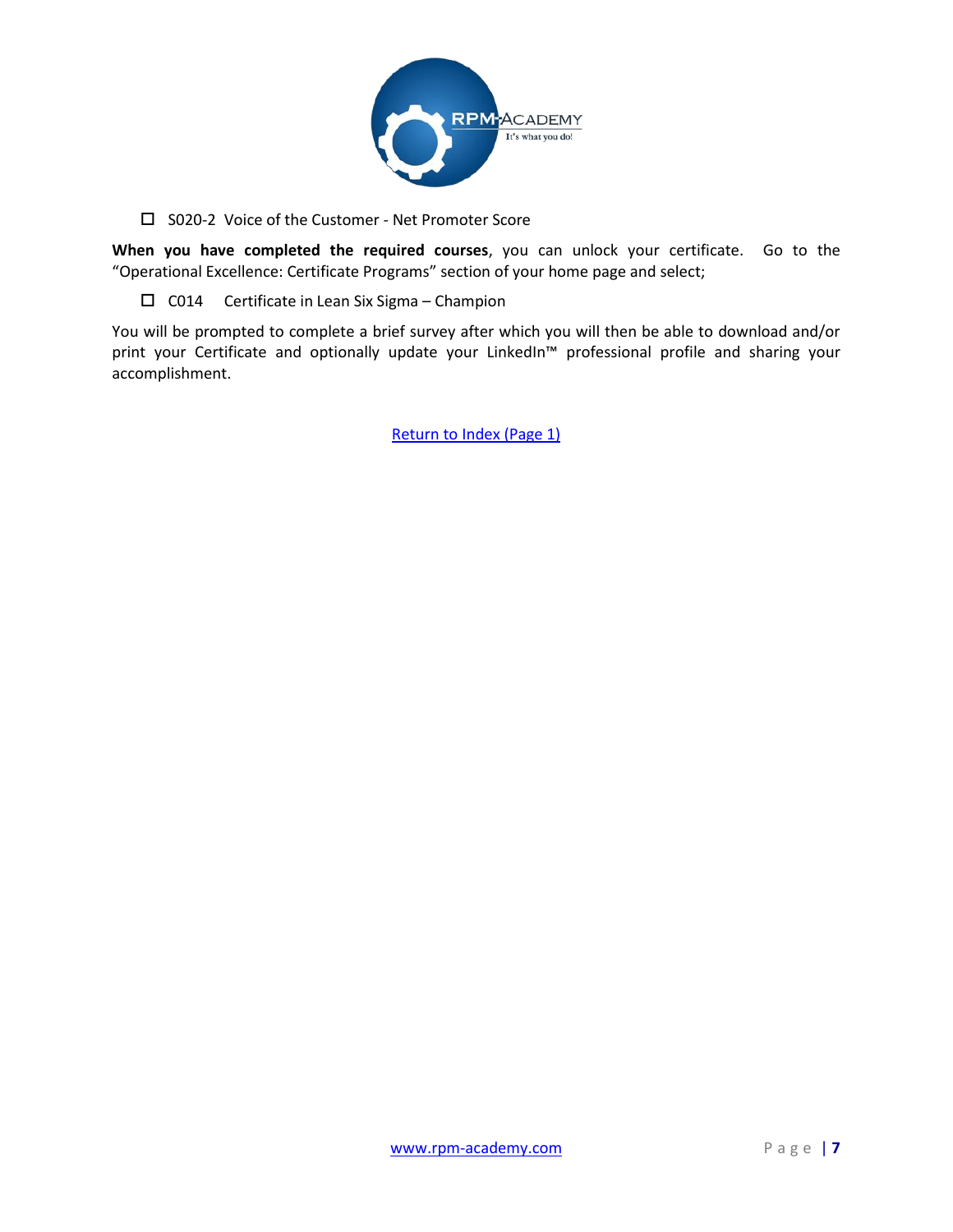

# **Certificate in Lean – Yellow Belt**

<span id="page-7-0"></span>The RPM-Academy Certificate in Lean Yellow Belt is a confirmation of your ability to facilitate Lean "kaizen" rapid improvement projects, successfully working with a small project team to apply basic Lean principles, tools, and methods to solve problems and improve processes. It is recommended that you complete the required courses in the following order;

- □ L001 Introduction to Lean
- □ L002-1 Writing Effective Problem Statements
- □ L002-2 Introduction to Kaizen
- □ L002-3 Using the A3 Report for Rapid Improvement
- □ L002-4 SIPOC Mapping
- $\square$  L003-1 Understanding and Implementing 5S/6S
- □ L003-2 Implementing and Facilitating Lean "Huddles"
- □ L003-3 Visual Workplace
- □ L003-4 Standard Work
- □ L004-1 Mapping the Process
- $\Box$  L004-2 Spaghetti Diagrams
- □ L004-3 Gemba (Waste) Walks
- $\square$  S002-1 Failure Modes and Effects Analysis
- □ S002-2 Error-Proofing/Mistake-proofing
- □ L005-1 Constructing Project Charters
- $\square$  L005-2 Managing Change
- $\Box$  L006-1 Brainstorming, Affinity Diagrams & Team Voting
- □ L006-2 Cause & Effect Diagrams & the Five Whys
- L006-3 Pareto Charts and the 80/20 Rule

**When you have completed the required courses**, you can unlock your certificate. Go to the "Operational Excellence: Certificate Programs" section of your home page and select;

 $\square$  C015 Certificate in Lean – Yellow Belt

You will be prompted to complete a brief survey after which you will then be able to download and/or print your Certificate and optionally update your LinkedIn™ professional profile and sharing your accomplishment.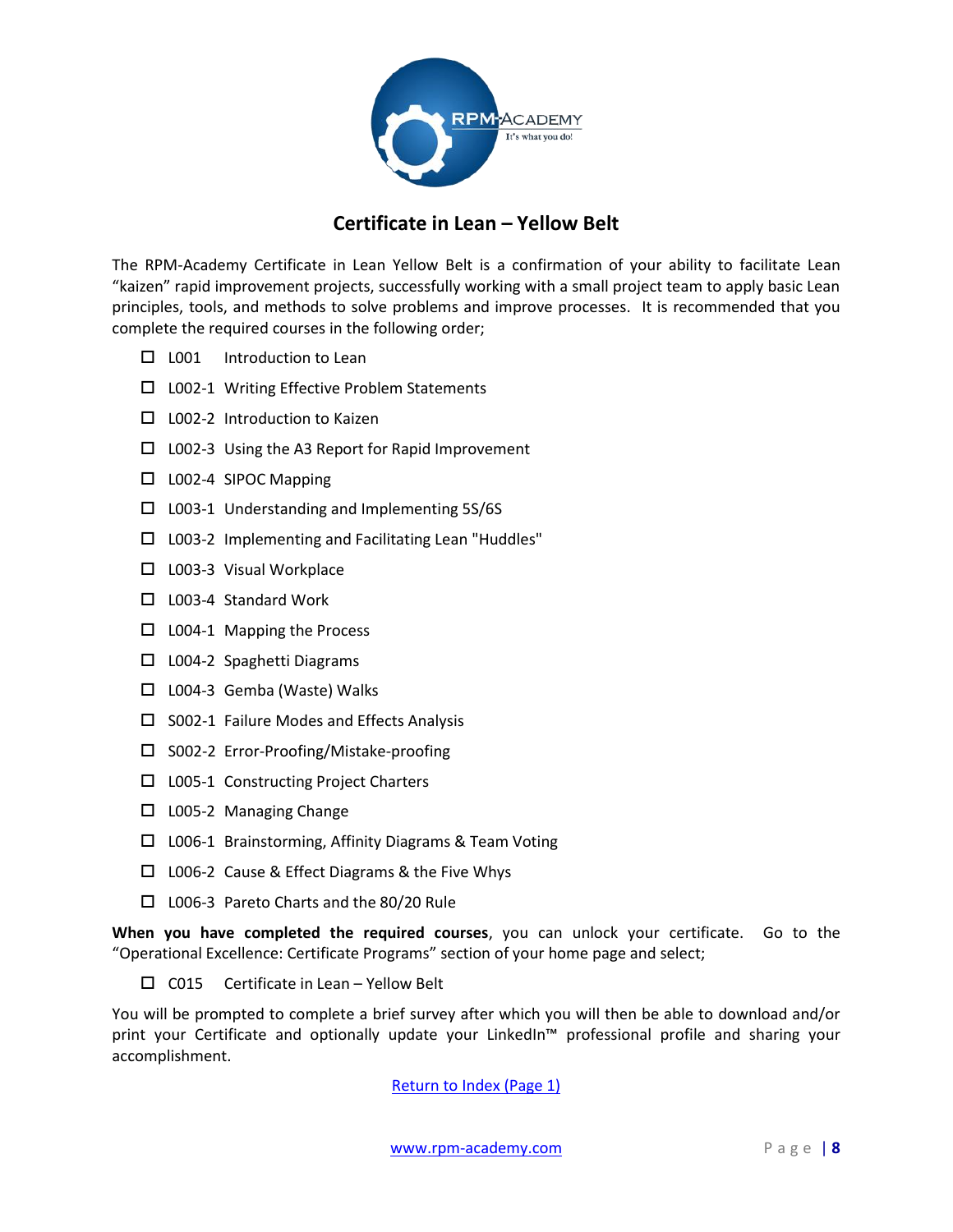

# **Certificate in Lean Six Sigma – Yellow Belt**

<span id="page-8-0"></span>The RPM-Academy Certificate in Lean Six Sigma Yellow Belt is a confirmation of your ability to facilitate Lean "kaizen" rapid improvement projects, successfully working with a small project team to apply basic Lean principles, tools, and methods to solve problems and improve processes. Your knowledge of Six Sigma and the ability to leverage basic statistics and perform graphical analysis provides you with a robust set of tools for the process improvement projects you will be leading. It is recommended that you complete the required courses in the following order;

- □ L001 Introduction to Lean
- $\square$  S001 Introduction to Six Sigma
- □ L002-1 Writing Effective Problem Statements
- $\Box$  L002-2 Introduction to Kaizen
- $\square$  L002-3 Using the A3 Report for Rapid Improvement
- $\Box$  L002-4 SIPOC Mapping
- L003-1 Understanding and Implementing 5S/6S
- □ L003-2 Implementing and Facilitating Lean "Huddles"
- □ L003-3 Visual Workplace
- □ L003-4 Standard Work
- $\Box$  L004-1 Mapping the Process
- □ L004-2 Spaghetti Diagrams
- □ L004-3 Gemba (Waste) Walks
- $\square$  S002-1 Failure Modes and Effects Analysis
- □ S002-2 Error-Proofing/Mistake-proofing
- $\square$  S003 Controlling the Process
- $\square$  S004 Assessing Process Capability
- □ L005-1 Constructing Project Charters
- □ L005-2 Managing Change
- □ L006-1 Brainstorming, Affinity Diagrams & Team Voting
- □ L006-2 Cause & Effect Diagrams & the Five Whys
- L006-3 Pareto Charts and the 80/20 Rule
- $\square$  S005 Introduction to Basic Statistics
- $\square$  S006-1 The Normal Distribution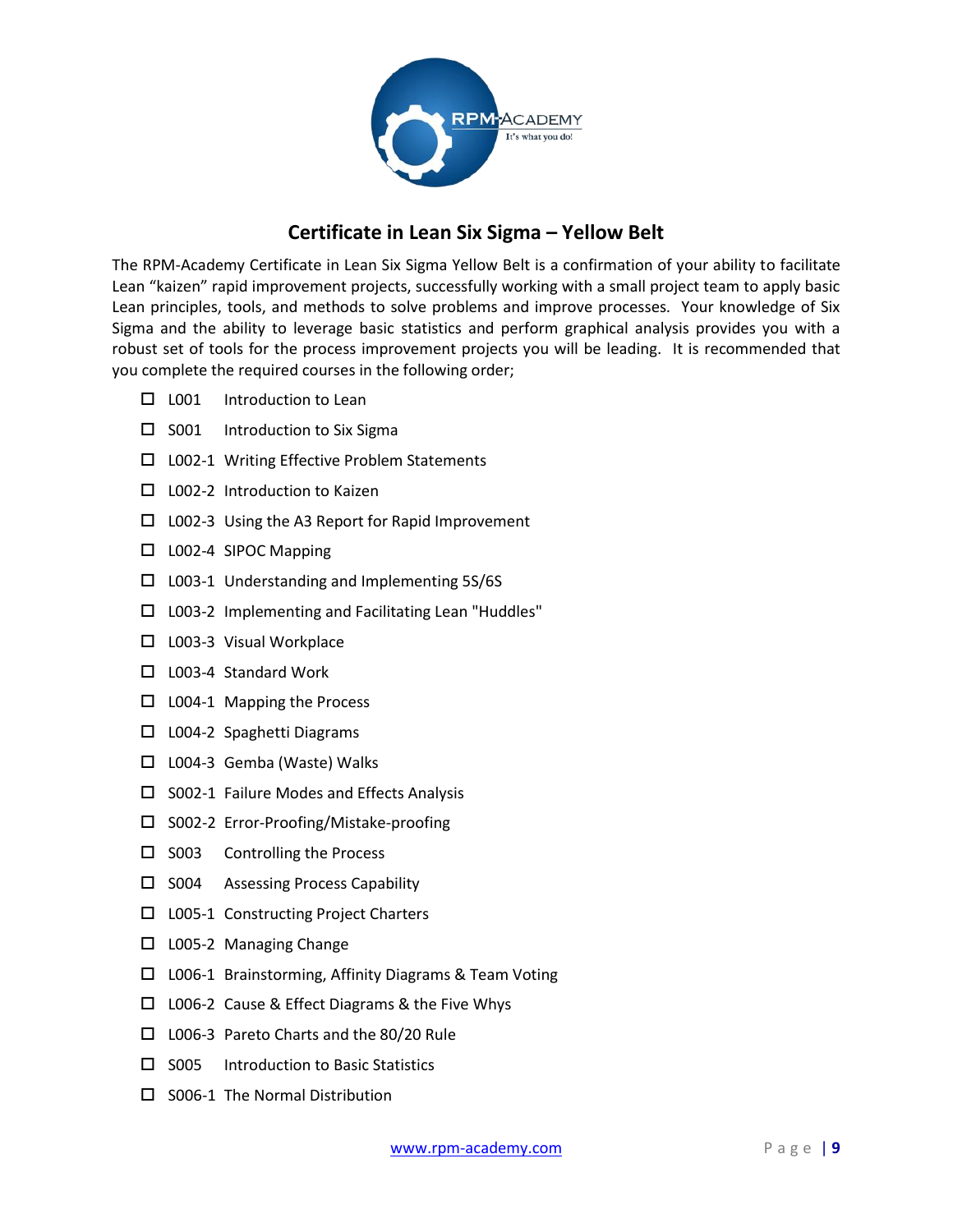

- $\square$  S007-1 Graphical Analysis The Histogram
- $\square$  S007-2 Graphical Analysis The Boxplot
- $\square$  S007-3 Graphical Analysis The Scatter Plot

 $\Box$  C016 Certificate in Lean Six Sigma – Yellow Belt

You will be prompted to complete a brief survey after which you will then be able to download and/or print your Certificate and optionally update your LinkedIn™ professional profile and sharing your accomplishment.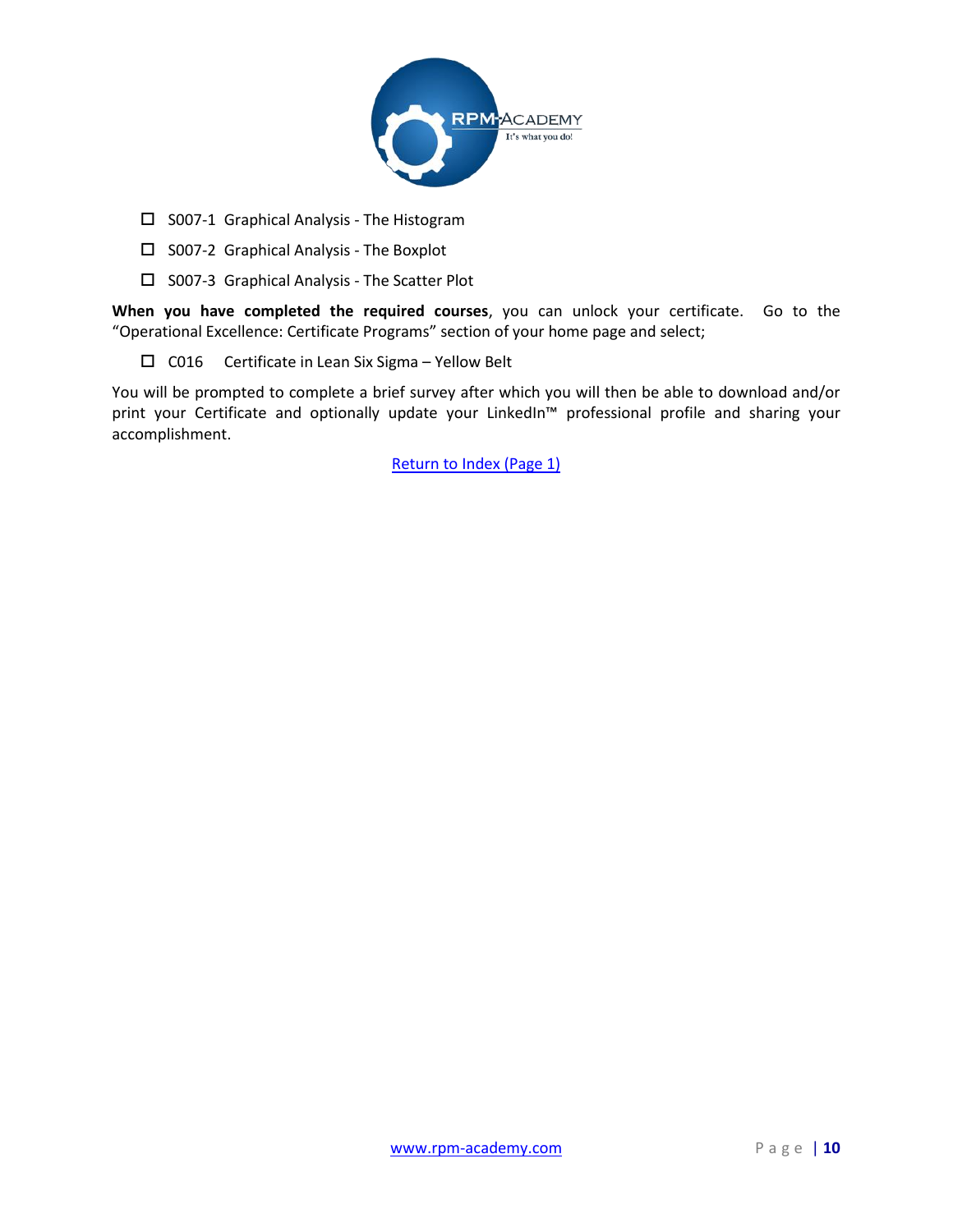

#### **Certificate in Lean – Green Belt**

<span id="page-10-0"></span>The RPM-Academy Certificate in Lean Green Belt is a confirmation of your ability to manage improvement projects often spanning value streams made up of multiple departments and functions, successfully working with a team of subject matter experts to apply Lean principles, tools, and methods to solve problems, eliminate waste and constraints to flow, and improve processes. It is recommended that you complete the required courses in the following order;

- $\Box$  L001 Introduction to Lean
- $\square$  S001 Introduction to Six Sigma
- □ L002-1 Writing Effective Problem Statements
- $\Box$  L002-2 Introduction to Kaizen
- $\Box$  L002-3 Using the A3 Report for Rapid Improvement
- □ L002-4 SIPOC Mapping
- $\square$  L003-1 Understanding and Implementing 5S/6S
- □ L003-2 Implementing and Facilitating Lean "Huddles"
- □ L003-3 Visual Workplace
- □ L003-4 Standard Work
- $\square$  L004-1 Mapping the Process
- □ L004-2 Spaghetti Diagrams
- □ L004-3 Gemba (Waste) Walks
- $\square$  S002-1 Failure Modes and Effects Analysis
- □ S002-2 Error-Proofing/Mistake-proofing
- $\square$  S003 Controlling the Process
- $\square$  S004 Assessing Process Capability
- □ L005-1 Constructing Project Charters
- $\square$  L005-2 Managing Change
- □ L006-1 Brainstorming, Affinity Diagrams & Team Voting
- $\Box$  L006-2 Cause & Effect Diagrams & the Five Whys
- L006-3 Pareto Charts and the 80/20 Rule
- □ L007 Value Stream Mapping
- □ L008 Kanban and Material Management
- □ L009-1 Work levelling/Load Balancing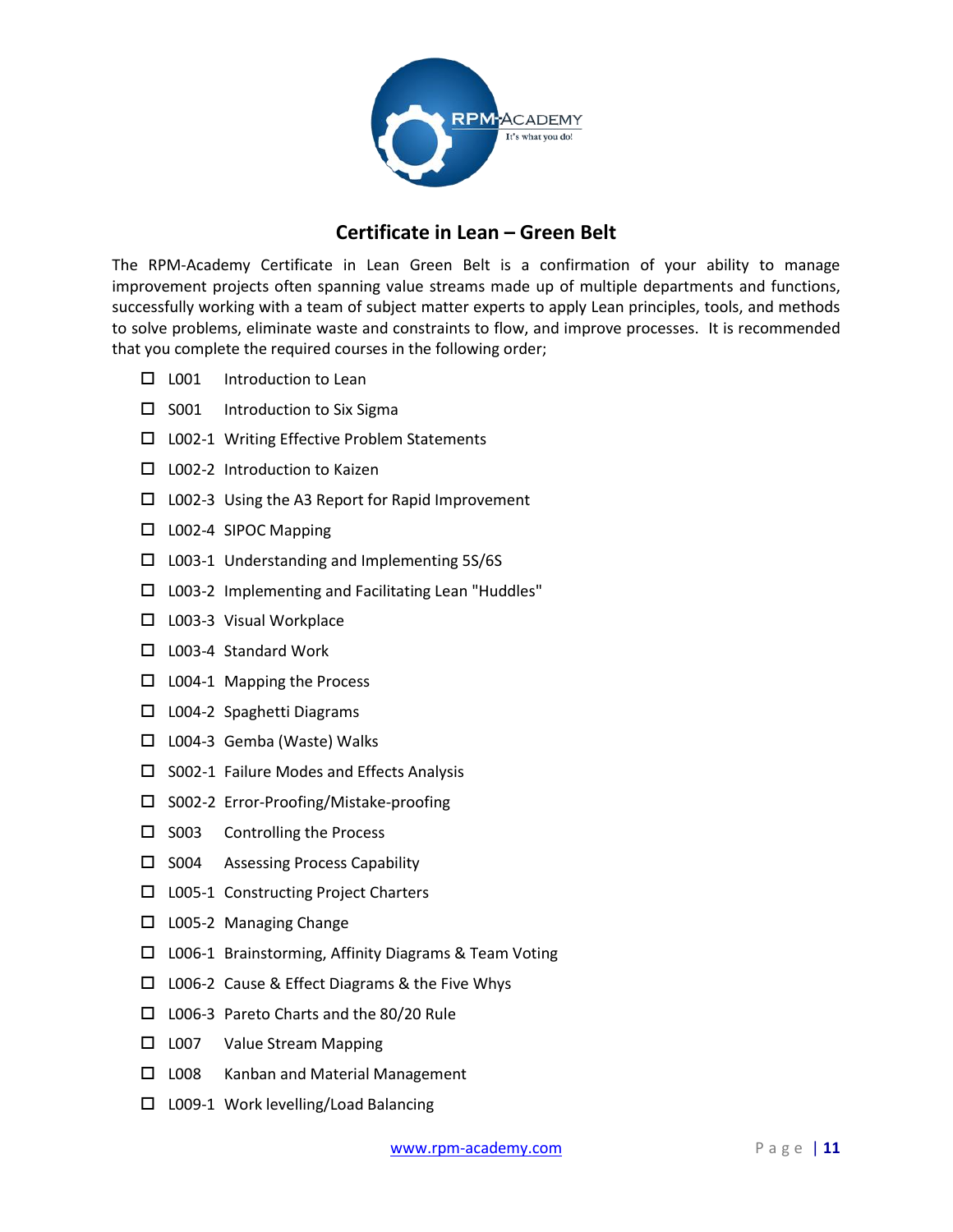

- L009-2 Work Cell Design & Improved Office/Facility Layout
- □ L010 Rapid Changeover Techniques/SMED
- □ L012 Process Control Plans and Control Charts

 $\Box$  C017 Certificate in Lean – Green Belt

You will be prompted to complete a brief survey after which you will then be able to download and/or print your Certificate and optionally update your LinkedIn™ professional profile and sharing your accomplishment.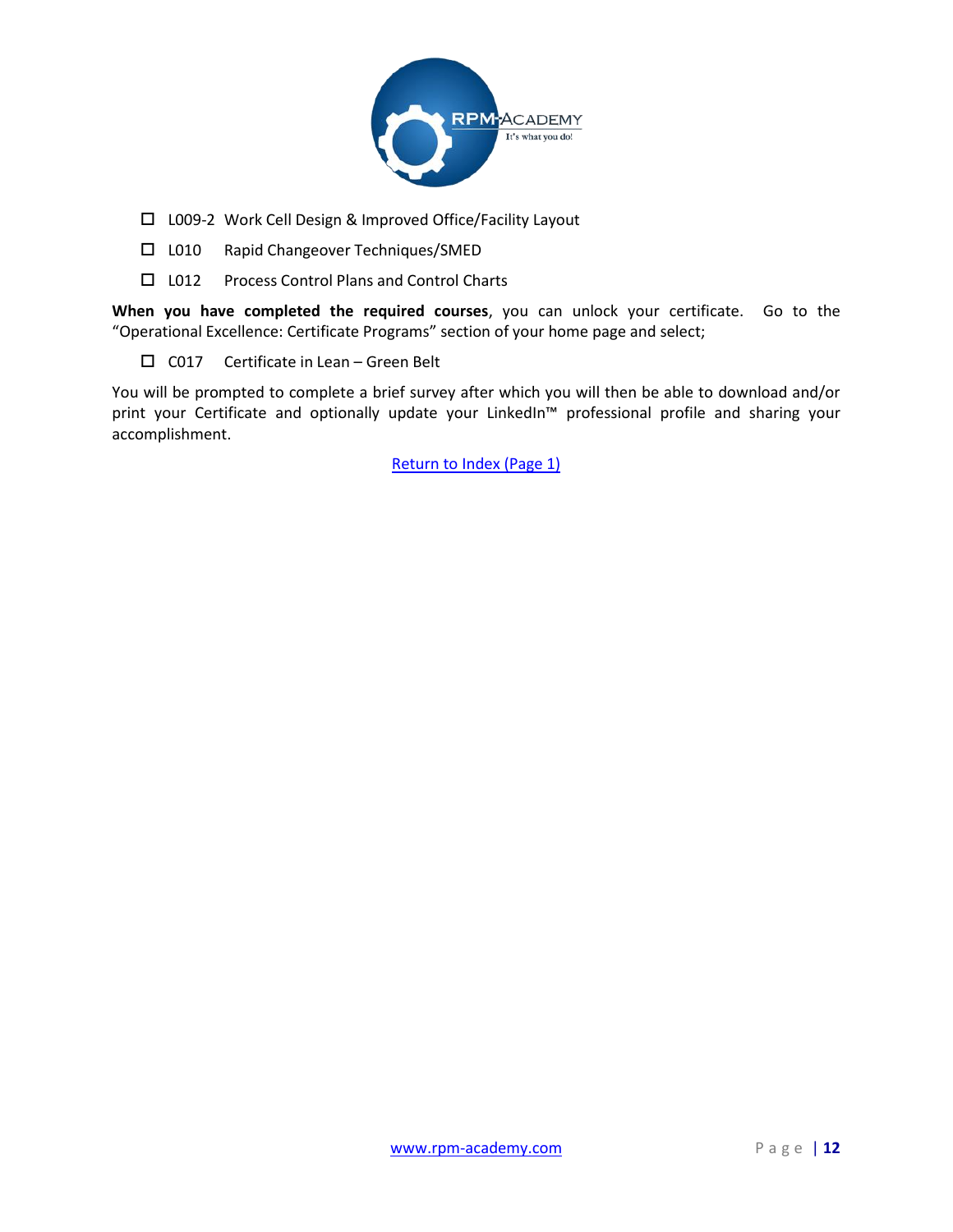

### **Certificate in Lean Six Sigma – Green Belt**

<span id="page-12-0"></span>The RPM-Academy Certificate in Lean Six Sigma Green Belt is a confirmation of your ability to manage complex improvement projects often spanning value streams made up of multiple departments and functions, successfully working with a team of subject matter experts to apply Lean Six Sigma principles, tools, and methods to analyze process variation as part of root cause analysis, solve problems, eliminate waste and constraints to flow, and improve processes. It is recommended that you complete the required courses in the following order;

- $\Box$  L001 Introduction to Lean
- $\square$  S001 Introduction to Six Sigma
- □ L002-1 Writing Effective Problem Statements
- □ L002-2 Introduction to Kaizen
- $\Box$  L002-3 Using the A3 Report for Rapid Improvement
- $\Box$  L002-4 SIPOC Mapping
- $\square$  L003-1 Understanding and Implementing 5S/6S
- $\square$  L003-2 Implementing and Facilitating Lean "Huddles"
- □ L003-3 Visual Workplace
- □ L003-4 Standard Work
- $\square$  L004-1 Mapping the Process
- $\Box$  L004-2 Spaghetti Diagrams
- □ L004-3 Gemba (Waste) Walks
- $\square$  S002-1 Failure Modes and Effects Analysis
- □ S002-2 Error-Proofing/Mistake-proofing
- $\square$  S003 Controlling the Process
- $\square$  S004 Assessing Process Capability
- □ L005-1 Constructing Project Charters
- $\square$  L005-2 Managing Change
- □ L006-1 Brainstorming, Affinity Diagrams & Team Voting
- □ L006-2 Cause & Effect Diagrams & the Five Whys
- L006-3 Pareto Charts and the 80/20 Rule
- □ L007 Value Stream Mapping
- □ L008 Kanban and Material Management
- □ L009-1 Work levelling/Load Balancing
- □ L009-2 Work Cell Design & Improved Office/Facility Layout
- □ L010 Rapid Changeover Techniques/SMED
- □ L012 Process Control Plans and Control Charts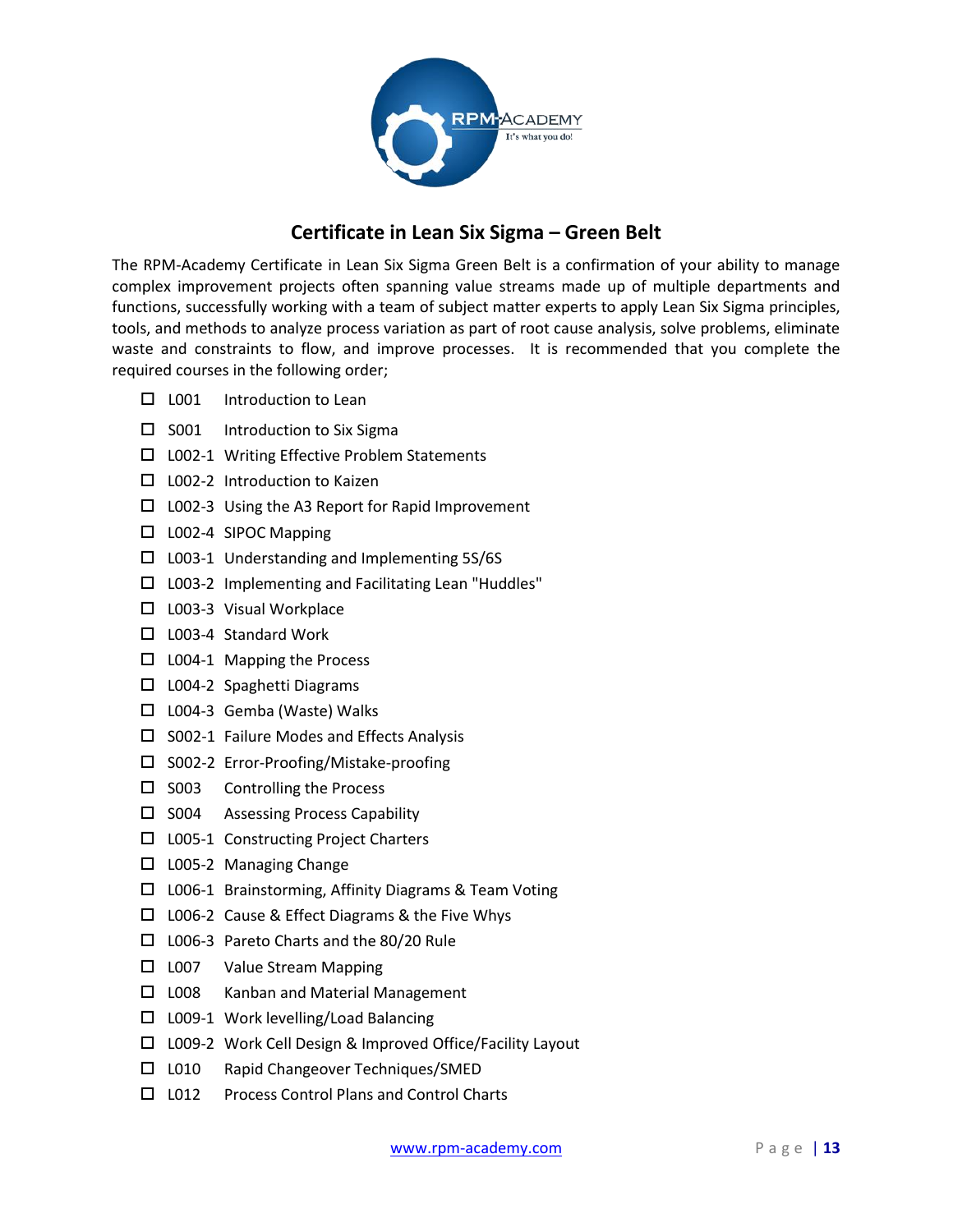

- $\square$  S005 Introduction to Basic Statistics
- $\square$  S006-1 The Normal Distribution
- $\square$  S006-2 The Standard Normal (Z) Distribution
- $\square$  S006-3 Testing for Normality
- $\square$  S007-1 Graphical Analysis The Histogram
- $\square$  S007-2 Graphical Analysis The Boxplot
- $\square$  S007-3 Graphical Analysis The Scatter Plot
- $\square$  S008 Central Limit Theorem and Confidence Intervals
- $\square$  S009 Introduction to Hypothesis Testing
- $\square$  S010 Data Collection and Sampling
- □ S011 MSA Gauge R & R Studies
- S012 MSA Attribute Agreement Analysis
- □ S013-1 Process Capability Measures Discrete
- $\square$  S013-2 Process Capability Measures Continuous
- $\square$  S014 Correlation and Simple Linear Regression
- $\square$  S015 Discrete & Continuous Probability Distributions
- □ S016 Hypothesis Testing Mean and Median
- $\square$  S017 Test for Equal Variance
- □ S018 Analysis of Variance (ANOVA) and ANOM
- $\square$  S019-1 Proportion Testing
- □ S019-2 Chi-Square Analysis
- $\square$  S020-1 Voice of the Customer Kano Analysis
- □ S020-2 Voice of the Customer Net Promoter Score

 $\square$  C018 Certificate in Lean Six Sigma - Green Belt

You will be prompted to complete a brief survey after which you will then be able to download and/or print your Certificate and optionally update your LinkedIn™ professional profile and sharing your accomplishment.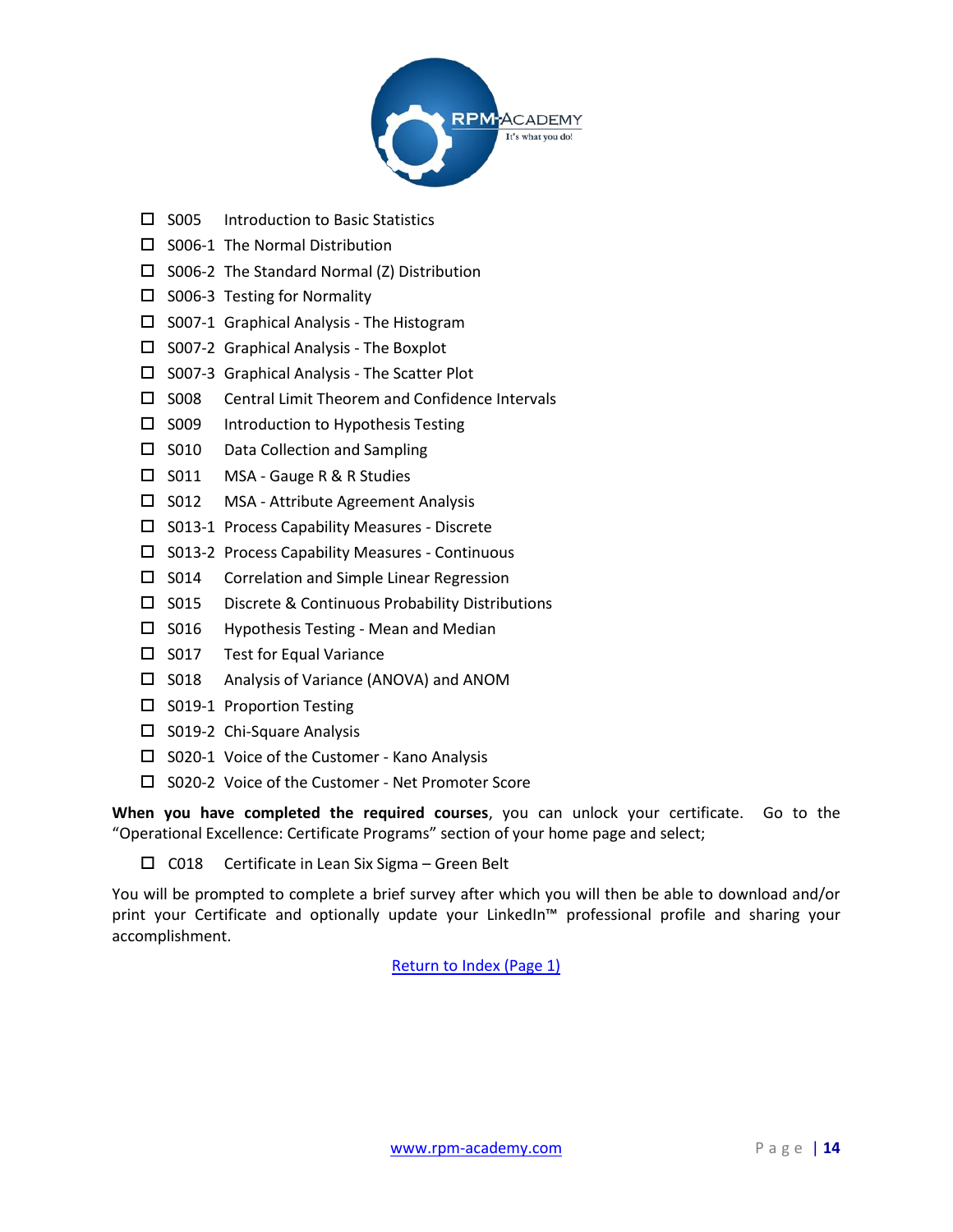

#### **Certificate in Lean – Black Belt**

<span id="page-14-0"></span>The RPM-Academy Certificate in Lean Black Belt is a confirmation of your ability to manage improvement projects often spanning value streams made up of multiple departments and functions, successfully working with a team of subject matter experts to apply Lean principles, tools, and methods to solve problems, eliminate waste and constraints to flow, and improve processes. As a Black Belt, you are also able to assist senior management in developing and implementing a highly-customized enterprise deployment of Lean. It is recommended that you complete the required courses in the following order;

- □ L001 Introduction to Lean
- $\square$  S001 Introduction to Six Sigma
- □ L002-1 Writing Effective Problem Statements
- □ L002-2 Introduction to Kaizen
- $\Box$  L002-3 Using the A3 Report for Rapid Improvement
- □ L002-4 SIPOC Mapping
- $\square$  L003-1 Understanding and Implementing 5S/6S
- □ L003-2 Implementing and Facilitating Lean "Huddles"
- □ L003-3 Visual Workplace
- □ L003-4 Standard Work
- □ L004-1 Mapping the Process
- □ L004-2 Spaghetti Diagrams
- $\Box$  L004-3 Gemba (Waste) Walks
- $\square$  S002-1 Failure Modes and Effects Analysis
- □ S002-2 Error-Proofing/Mistake-proofing
- $\square$  S003 Controlling the Process
- $\square$  S004 Assessing Process Capability
- $\Box$  L005-1 Constructing Project Charters
- □ L005-2 Managing Change
- □ L006-1 Brainstorming, Affinity Diagrams & Team Voting
- $\Box$  L006-2 Cause & Effect Diagrams & the Five Whys
- L006-3 Pareto Charts and the 80/20 Rule
- □ L007 Value Stream Mapping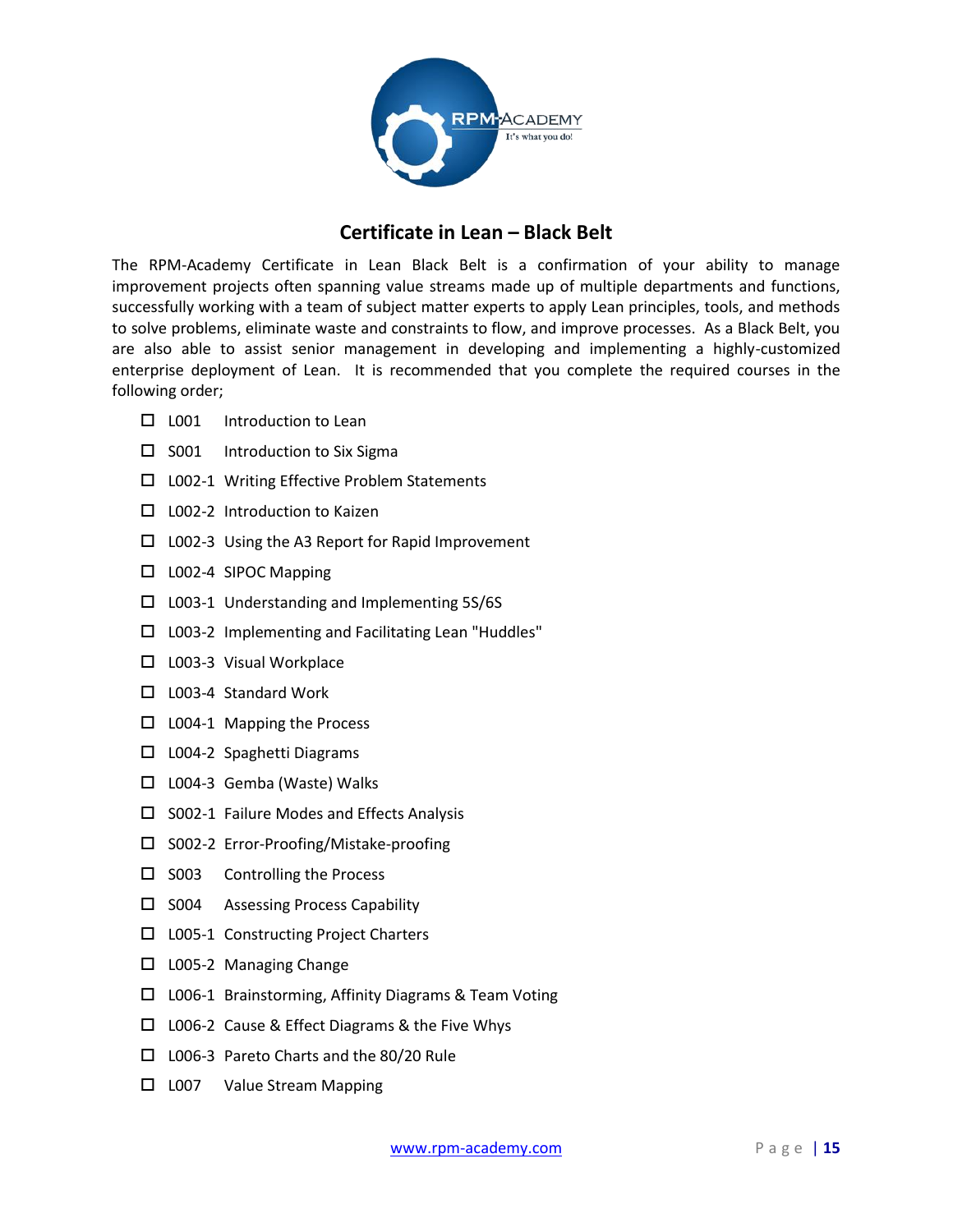

- $\square$  L008 Kanban and Material Management
- $\square$  L009-1 Work levelling/Load Balancing
- L009-2 Work Cell Design & Improved Office/Facility Layout
- □ L010 Rapid Changeover Techniques/SMED
- □ L011 Total Productive Maintenance (TPM)
- □ L012 Process Control Plans and Control Charts
- $\square$  S005 Introduction to Basic Statistics
- $\square$  S006-1 The Normal Distribution
- $\square$  S006-2 The Standard Normal (Z) Distribution
- $\square$  S006-3 Testing for Normality
- $\square$  S007-1 Graphical Analysis The Histogram
- $\square$  S007-2 Graphical Analysis The Boxplot
- $\square$  S007-3 Graphical Analysis The Scatter Plot
- $\Box$  L013 Lean Deployment Strategy and Methods
- □ L014 Lean and Green: The Environmental Benefits

 $\Box$  C019 Certificate in Lean – Black Belt

You will be prompted to complete a brief survey after which you will then be able to download and/or print your Certificate and optionally update your LinkedIn™ professional profile and sharing your accomplishment.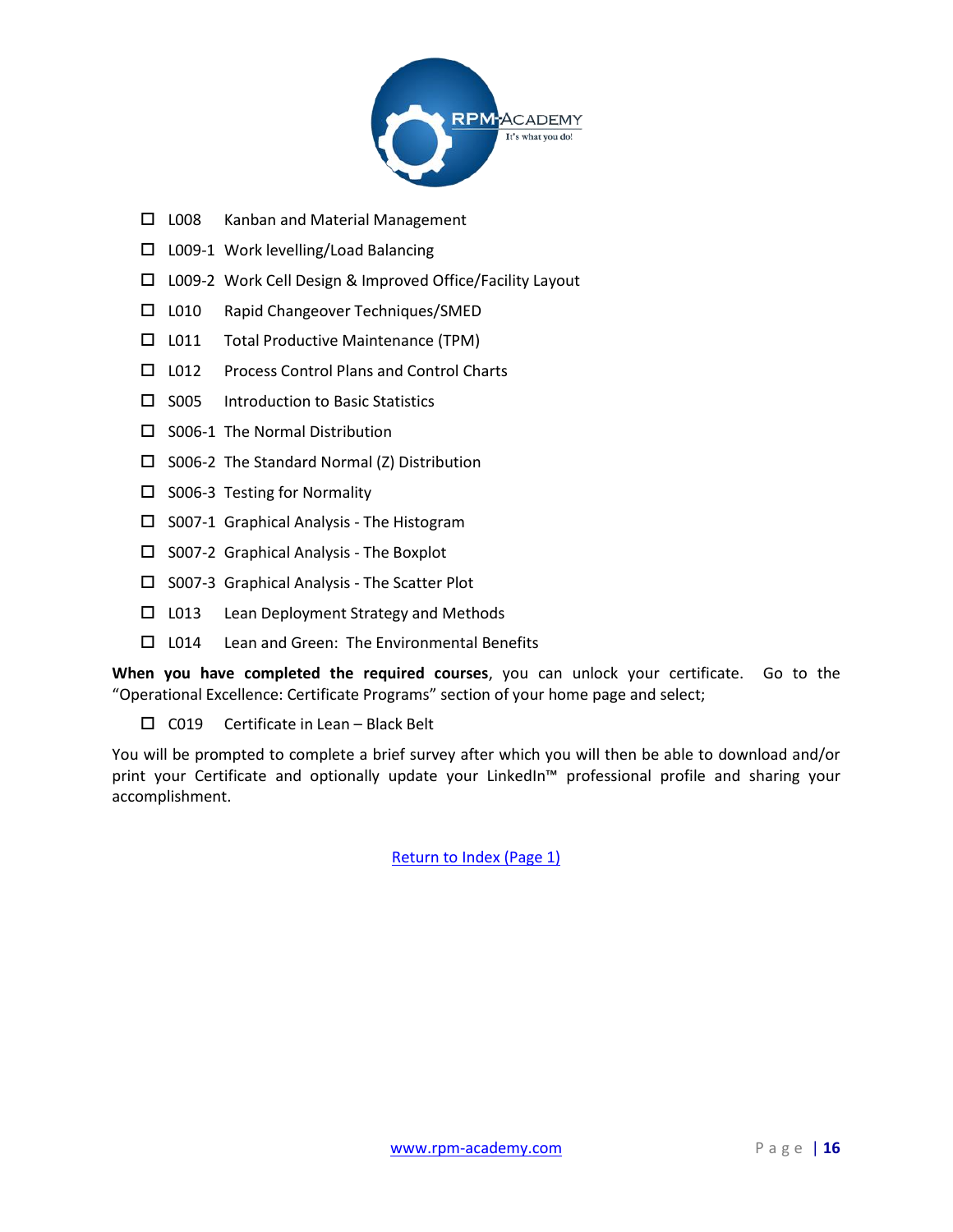

# **Certificate in Lean Six Sigma – Black Belt**

<span id="page-16-0"></span>The RPM-Academy Certificate in Lean Six Sigma Black Belt is a confirmation of your ability to manage enterprise wide improvement projects spanning value streams made up of multiple departments and functions, successfully working with a team of subject matter experts to apply Lean Six Sigma principles, tools, and methods to perform complex assessments and analyses to solve problems, eliminate waste and constraints to flow, and improve processes. As a Lean Six Sigma Black Belt, you are also able to assist senior management in developing and implementing a highly-customized enterprise deployment of Lean. It is recommended that you complete the required courses in the following order;

- $\square$  L001 Introduction to Lean
- $\square$  S001 Introduction to Six Sigma
- □ L002-1 Writing Effective Problem Statements
- □ L002-2 Introduction to Kaizen
- $\Box$  L002-3 Using the A3 Report for Rapid Improvement
- □ L002-4 SIPOC Mapping
- $\square$  L003-1 Understanding and Implementing 5S/6S
- □ L003-2 Implementing and Facilitating Lean "Huddles"
- □ L003-3 Visual Workplace
- □ L003-4 Standard Work
- □ L004-1 Mapping the Process
- □ L004-2 Spaghetti Diagrams
- □ L004-3 Gemba (Waste) Walks
- $\square$  S002-1 Failure Modes and Effects Analysis
- □ S002-2 Error-Proofing/Mistake-proofing
- $\square$  S003 Controlling the Process
- $\square$  S004 Assessing Process Capability
- $\Box$  L005-1 Constructing Project Charters
- $\square$  L005-2 Managing Change
- □ L006-1 Brainstorming, Affinity Diagrams & Team Voting
- □ L006-2 Cause & Effect Diagrams & the Five Whys
- L006-3 Pareto Charts and the 80/20 Rule
- □ L007 Value Stream Mapping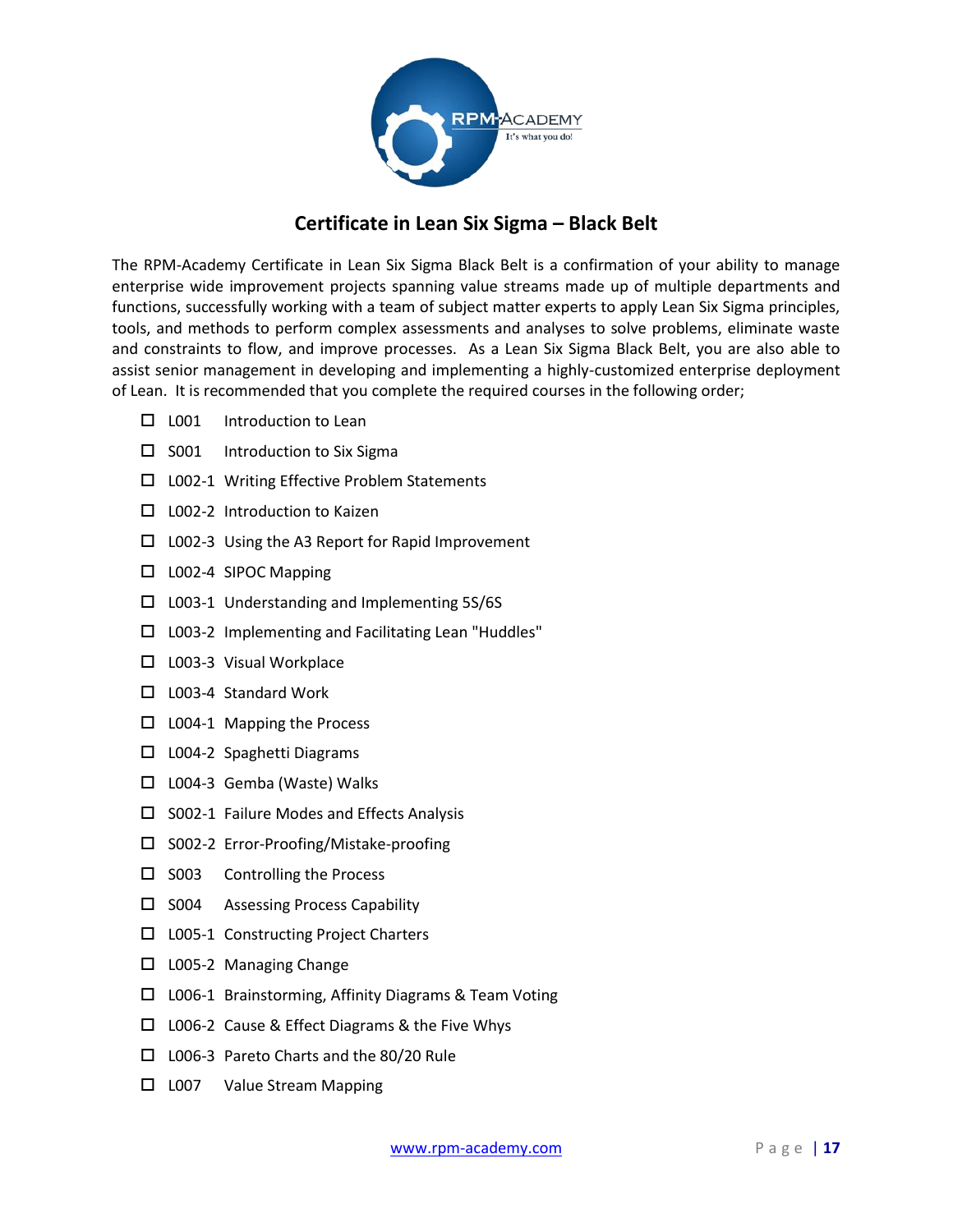

- $\Box$  L008 Kanban and Material Management
- $\square$  L009-1 Work levelling/Load Balancing
- L009-2 Work Cell Design & Improved Office/Facility Layout
- L010 Rapid Changeover Techniques/SMED
- □ L011 Total Productive Maintenance (TPM)
- □ L012 Process Control Plans and Control Charts
- $\square$  S005 Introduction to Basic Statistics
- $\square$  S006-1 The Normal Distribution
- $\square$  S006-2 The Standard Normal (Z) Distribution
- $\square$  S006-3 Testing for Normality
- $\square$  S007-1 Graphical Analysis The Histogram
- $\square$  S007-2 Graphical Analysis The Boxplot
- $\square$  S007-3 Graphical Analysis The Scatter Plot
- $\Box$  L013 Lean Deployment Strategy and Methods
- □ L014 Lean and Green: The Environmental Benefits
- $\square$  S008 Central Limit Theorem and Confidence Intervals
- $\square$  S009 Introduction to Hypothesis Testing
- $\square$  S010 Data Collection and Sampling
- □ S011 MSA Gauge R & R Studies
- S012 MSA Attribute Agreement Analysis
- $\square$  S013-1 Process Capability Measures Discrete
- □ S013-2 Process Capability Measures Continuous
- $\square$  S014 Correlation and Simple Linear Regression
- $\square$  S015 Discrete & Continuous Probability Distributions
- $\square$  S016 Hypothesis Testing Mean and Median
- $\square$  S017 Test for Equal Variance
- □ S018 Analysis of Variance (ANOVA) and ANOM
- □ S019-1 Proportion Testing
- □ S019-2 Chi-Square Analysis
- $\square$  S020-1 Voice of the Customer Kano Analysis